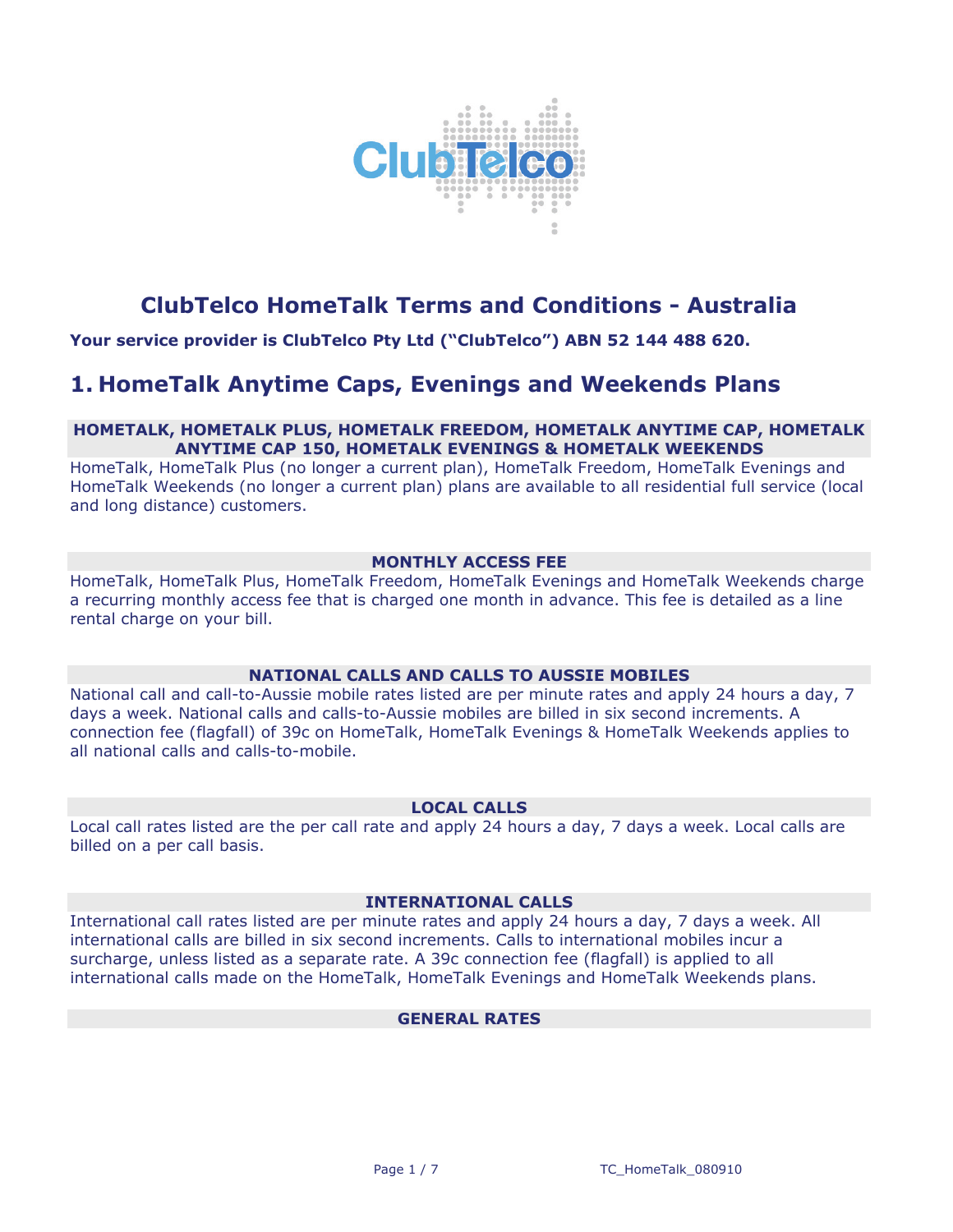All rates are correct at 06/10/2008. If **ClubTelco** increases any rate we will notify you at least 30 days in advance. Rate decreases can be applied by **ClubTelco** without prior notice. All calls made are charged in arrears.

# **NATIONAL CAP SPECIAL**

The **ClubTelco** national cap special is available on the standard HomeTalk (\$29.95), the HomeTalk Anytime Cap & the HomeTalk Anytime Cap 150 home phone plans and applies 24 hours a day, 7 days a week. As at 06/10/2008, the special cap rate is \$1.99 for up to 1 hour calling. The national cap special applies to any national calls made outside of your local area. **ClubTelco** standard rates apply up to the cap value, once the capped value is exceeded standard rates apply. The appropriate connection fee is included within the cost of the national cap special.

#### **MOBILE CAP SPECIAL**

The **ClubTelco** mobile cap special is available on the HomeTalk Anytime Cap 150 home phone plan only and applies 24 hours a day, 7 days a week. As at 06/10/2008, the special cap rate is \$1.99 for up to 15 minutes of calling. The mobile cap special applies to any mobile calls made to any mobile network within Australia. **ClubTelco** standard rates apply up to the cap value, once the capped value is exceeded standard rates apply. The appropriate connection fee is included within the cost of the mobile cap special

## **HOMETALK EVENINGS UNLIMITED**

HomeTalk Evenings Unlimited monthly access fee is \$39.90 per month. The HomeTalk Evenings Unlimited plan gives you free calls to all eligible call types between 7pm and midnight Monday to Friday. Eligible calls include local calls, national calls and calls-to-mobiles. The maximum call duration for all eligible free calls is 2 hours. After 2 hours you will be charged a call connection fee (flagfall) of 39c and then charged the appropriate call rates.

#### **HOMETALK WEEKENDS UNLIMITED (NOT A CURRENT PLAN)**

HomeTalk Weekends Unlimited monthly access fee is \$39.90 per month. The HomeTalk Weekends Unlimited plan gives you free calls to all eligible call types between midnight Friday & midnight Sunday. Eligible calls include local calls, national calls and calls-to-mobiles. The maximum call duration for all eligible free calls is 2 hours. After 2 hours you will be charged a call connection fee (flagfall) of 39c and then charged the appropriate call rates.

#### **HOMETALK EVENINGS & HOMETALK WEEKENDS ADDITIONAL CHARGE**

The additional charge for upgrading to HomeTalk Evenings or HomeTalk Weekends (\$9.95) will appear on your bill in addition to the charge for line rental (\$29.95). For example: "Line Rental \$29.95 + Unlimited Evenings \$9.95"

#### **HOMETALK ANYTIME CAP & HOMETALK ANYTIME CAP 150**

HomeTalk Anytime Cap plans are available to residential customers. Available only when local and long distance service is with **ClubTelco**. Monthly access fee is charged in advance every month. Cap calls include local, national, international calls and calls-to-Aussie mobiles. Excludes some call types: 1300/1800, 19xx premium calls and Directory Assistance. Unused HomeTalk AnyTime Cap value does not accrue from month to month. The rates advertised are the standard per minute rates, 24 hours everyday and include GST. All rates are correct at 06/10/2008. All calls made are charged in arrears. Local call rates are billed on a per call basis; all other calls are billed on a per minute basis. Calls are charged in six second increments. Connection fee of 39c applies to long distance calls. International call rates listed are per minute rates and apply 24 hours a day, 7 days a week. All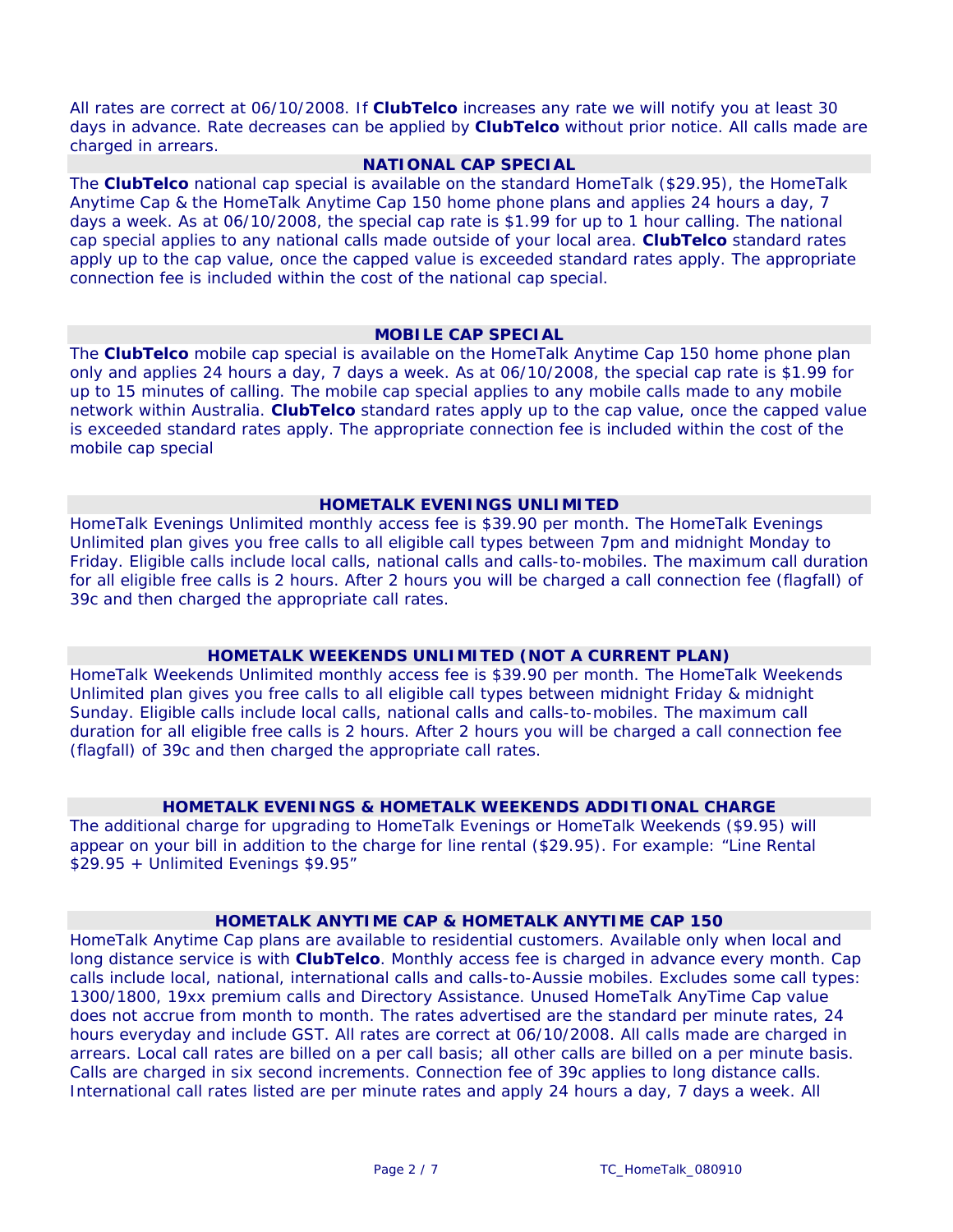international calls are billed in six second increments. Calls to international mobiles incur a surcharge, unless listed as a separate rate.

|                                                                             | <b>HomeTalk</b>                         | <b>HomeTalk</b><br>Freedom                 | <b>HomeTalk</b><br><b>Anytime Cap</b>   | <b>HomeTalk</b><br><b>Anytime Cap</b><br>150 | <b>HomeTalk</b><br><b>Evenings</b><br><b>Unlimited</b>                                                                |
|-----------------------------------------------------------------------------|-----------------------------------------|--------------------------------------------|-----------------------------------------|----------------------------------------------|-----------------------------------------------------------------------------------------------------------------------|
| <b>Monthly Line</b><br>Rental                                               | \$29.95                                 | \$39.95                                    | \$49.00                                 | \$85.00                                      | \$\$39.90                                                                                                             |
| <b>Included</b><br><b>Calling</b><br><b>Value</b>                           | N/A                                     | N/A                                        | \$49.00                                 | \$150.00                                     | N/A                                                                                                                   |
| Local<br><b>Calls</b>                                                       | 19c per call                            | 100 calls<br>included then<br>19c per call | 20c per call                            | 20c per call                                 | 20c per call                                                                                                          |
| <b>National</b><br><b>Calls</b>                                             | 20c per<br>minute                       | 20c per<br>minute                          | 22c per<br>minute                       | 22c per<br><b>Minute</b>                     | 20c per<br>minute                                                                                                     |
| <b>Calls to</b><br><b>Aussie</b><br><b>Mobiles</b>                          | 35c per<br>minute                       | 35c per<br>minute                          | 35c per<br>minute                       | 35c per<br>minute                            | 35c per<br>minute                                                                                                     |
| 13/1300<br><b>Calls</b>                                                     | 30c per<br>call                         | 30c per<br>call                            | 30c per<br>call                         | 30c per<br>call                              | 30c per<br>call                                                                                                       |
| 1800<br><b>Calls</b>                                                        | Oc per<br>call                          | Oc per<br>call                             | Oc per<br>call                          | Oc per<br>call                               | Oc per<br>call                                                                                                        |
| <b>Connection</b><br>Fee (not local<br>calls)                               | 39c per<br>call                         | 39c per<br>call                            | 39c per<br>call                         | 39c per<br>call                              | 39c per<br>call                                                                                                       |
| <b>National Cap</b><br><b>Special</b>                                       | Capped at<br>\$1.99 for up<br>to 1 hour | Capped at \$1.99<br>for up to 1 hour       | Capped at<br>\$1.99 for up to<br>1 hour | Capped at<br>\$1.99 for up<br>to 1 hour      | N/A                                                                                                                   |
| <b>Mobile Cap</b><br><b>Special (to</b><br><b>Aussie</b><br><b>Mobiles)</b> | N/A                                     | N/A                                        | N/A                                     | \$1.99 for up<br>to 15 minutes               | N/A                                                                                                                   |
| <b>Cordless</b><br><b>Rental Phone</b>                                      | N/A                                     | Yes                                        | N/A                                     | N/A                                          | N/A                                                                                                                   |
| <b>Other</b>                                                                | N/A                                     | N/A                                        | N/A                                     | N/A                                          | Unlimited local and<br>national calls and<br>calls to Aussie<br>Mobiles from 7pm<br>to Midnight,<br>Monday to Friday* |
| <b>Use with</b><br><b>HappyTalk?</b>                                        | Recommended                             | Recommended                                | <b>Not</b><br>Recommended               | <b>Not</b><br>Recommended                    | Recommended                                                                                                           |

# **PLAN PRICING SUMMARY (CURRENT PLANS)**

\* Maximum call duration for eligible free calls is 2 hours. After 2 hours, a call connection fee (flagfall) of 39c is charged together with the appropriate call rate.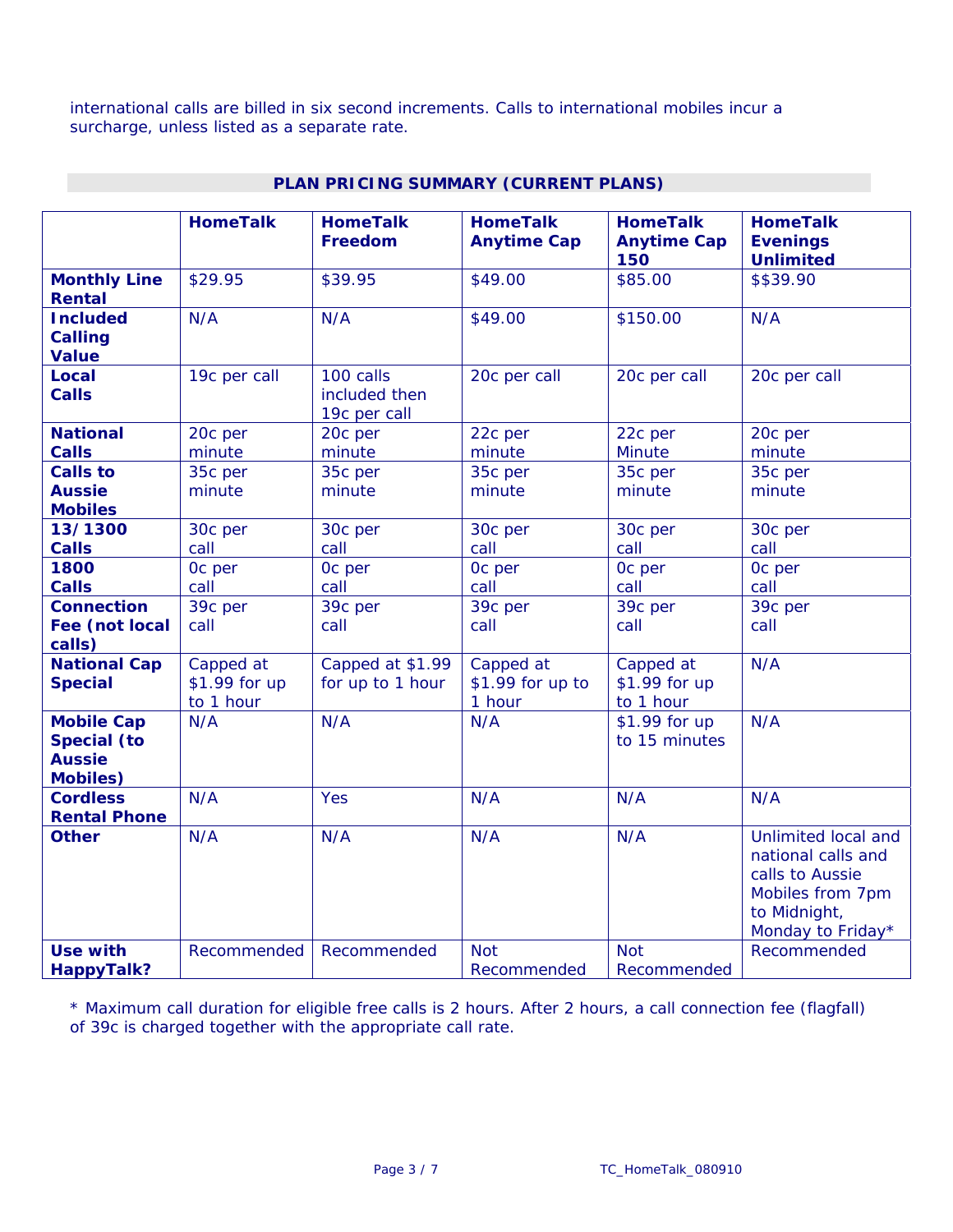# **2. HomeTalk International Plans**

## **HOMETALK INTERNATIONAL 200 (NOT A CURRENT PLAN)**

HomeTalk International 200 monthly access fee is \$39.90. HomeTalk International 200 comes with free two hundred minutes worth of calls to selected international destinations each month. Included minutes are billed in six second increments and do not incur a call connection charge. Once you have used your total allocated minutes per billing period, you will be charged the advertised rate for time in excess of the two hundredth minute and a call connection fee (39c) for each call you make outside of your included minutes. Unused minutes do not accrue beyond each billing period. The eligible destinations are listed below. Eligible calls are to landlines only, unless specified otherwise. Calls to special service destinations are excluded from the offer. Your two hundred minutes can be made up of calls to any combination of the below list. This Plan including destinations is subject to change on thirty days notice.

| Argentina    | Germany                 | Spain           |
|--------------|-------------------------|-----------------|
| Canada       | <b>New Zealand</b>      | <b>Taiwan</b>   |
| China        | Singapore               | <b>Thailand</b> |
| China Mobile | <b>Singapore Mobile</b> | UK.             |

## **HOMETALK INTERNATIONAL 150 (NOT A CURRENT PLAN)**

HomeTalk International 150 monthly access fee is \$39.90. HomeTalk International 150 comes with free one hundred and fifty minutes worth of calls to selected international destinations each month. Included minutes are billed in six second increments and do not incur a call connection charge. Once you have used your total allocated minutes per billing period, you will be charged the advertised rate for time in excess of the one hundred and fiftieth minute and a call connection fee (39c) for each call you make outside of your included minutes. Unused minutes do not accrue beyond each billing period. The eligible destinations are listed below. Eligible calls are to landlines only, unless specified otherwise. Calls to special service destinations are excluded from the offer. Your one hundred and fifty minutes can be made up of calls to any combination of the below list. This Plan including destinations is subject to change on thirty days notice.

| Austria            | Hong Kong<br><b>Hong Kong</b> | Luxembourg   | <b>Puerto Rico</b>             |
|--------------------|-------------------------------|--------------|--------------------------------|
| <b>Belgium</b>     | <b>Mobile</b>                 | Malaysia     | Sweden                         |
| <b>Denmark</b>     | Hungary                       | Netherlands* | Switzerland<br><b>Thailand</b> |
| France             | Ireland                       | Norway       | <b>Mobile</b>                  |
| Greece             | Israel*                       | Panama       | <b>Vatican City</b>            |
| Guam               | Italy                         | Poland       |                                |
| <b>Guam Mobile</b> | Japan                         | Portugal     |                                |

\*Please note: Israel – Palestine and Netherlands Antilles are excluded from the one hundred and fifty included free minutes offer. Any calls made to Israel – Palestine, or to Netherlands Antilles will be charged at the advertised per minute rate (including 39c call connection).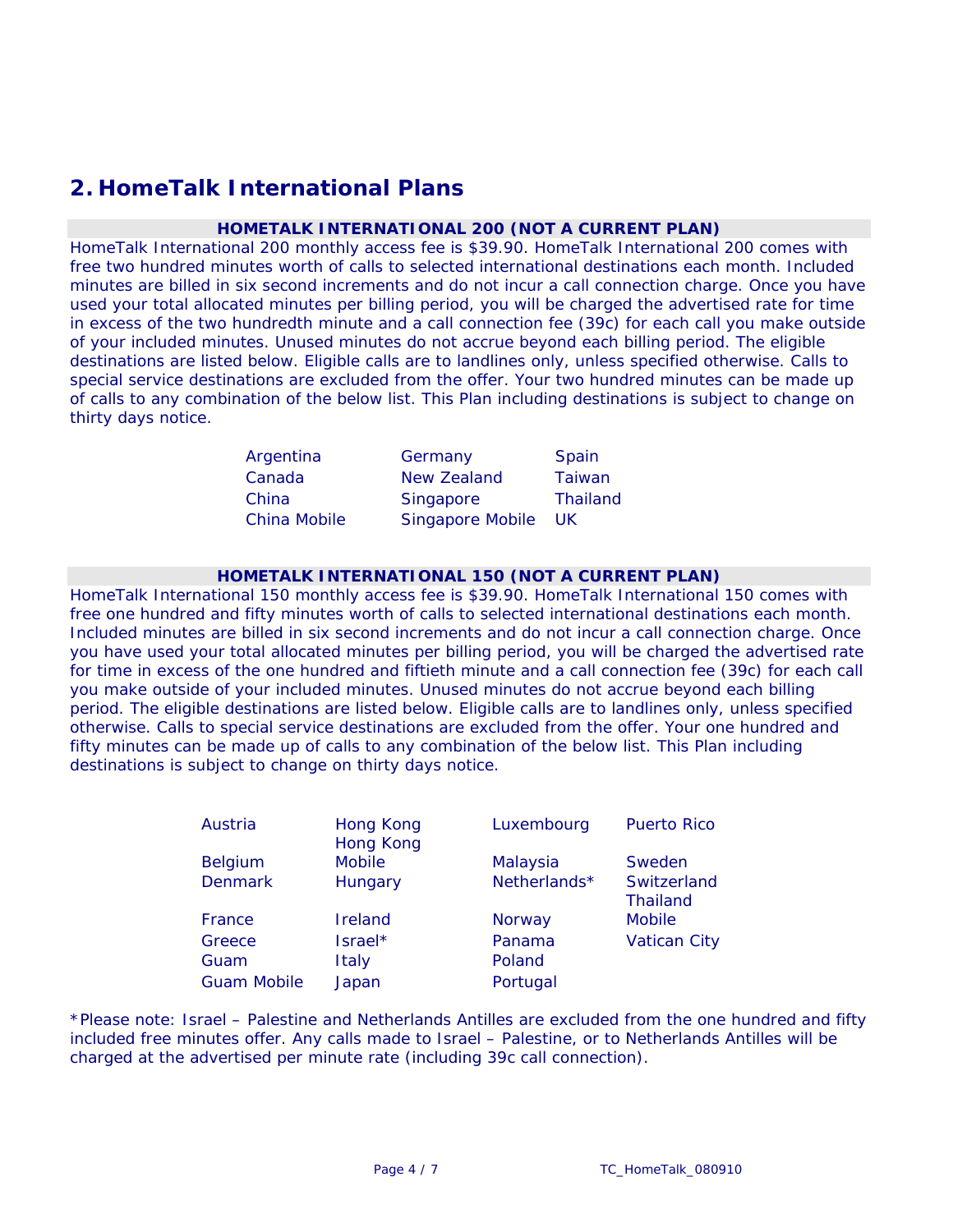## **HOMETALK INTERNATIONAL 100 (NOT A CURRENT PLAN)**

HomeTalk International 100 monthly access fee is \$39.90. HomeTalk International 100 comes with free one hundred minutes worth of calls to selected international destinations each month. Included minutes are billed in six second increments and do not incur a call connection charge. Once you have used your total allocated minutes per billing period, you will be charged the advertised rate for time in excess of the one hundredth minute and a call connection fee (39c) for each call you make outside of your included minutes. Unused minutes do not accrue beyond each billing period. The eligible destinations are listed below. Eligible calls are to landlines only, unless specified otherwise. Calls to special service destinations are excluded from the offer. Your one hundred minutes can be made up of calls to any combination of the below list. This Plan including destinations is subject to change on thirty days notice.

|                          | <b>Brunei</b>   |                     |                 |                        |
|--------------------------|-----------------|---------------------|-----------------|------------------------|
| Andorra                  | <b>Mobile</b>   | Estonia             | Macau           | Romania                |
| <b>Bahrain</b>           | <b>Bulgaria</b> | India               | Malaysia Mobile | <b>Slovak Republic</b> |
| Bangladesh<br>Bangladesh | Chile           | <b>India Mobile</b> | Martinique      | South Africa           |
| <b>Mobile</b>            | Colombia        | Jordan              | <b>Monaco</b>   | <b>Turkey</b>          |
| <b>Brunei</b>            | Croatia         | Korea South         | Peru            | <b>USA</b>             |

## **HOMETALK INTERNATIONAL 60 (NOT A CURRENT PLAN)**

HomeTalk International 60 monthly access fee is \$39.90. HomeTalk International 60 comes with free sixty minutes worth of calls to selected international destinations each month. Included minutes are billed in six second increments and do not incur a call connection charge. Once you have used your total allocated minutes per billing period, you will be charged the advertised rate for time in excess of the sixtieth minute and a call connection fee (39c) for each call you make outside of your included minutes. Unused minutes do not accrue beyond each billing period. The eligible destinations are listed below. Eligible calls are to landlines only, unless specified otherwise. Calls to special service destinations are excluded from the offer. Your sixty minutes can be made up of calls to any combination of the below list. This Plan including destinations is subject to change on thirty days notice.

| Albania                 | <b>French Guiana</b> | Pakistan             |
|-------------------------|----------------------|----------------------|
| <b>Argentina Mobile</b> | Georgia              | <b>Russia</b>        |
| <b>Bermuda</b>          | Ghana                | Russia Mobile        |
| Cambodia                | Iran                 | Slovenia             |
| Cambodia Mobile         | Iraq                 | Swaziland            |
| Costa Rica              | Korea South Mobile   | <b>Taiwan Mobile</b> |
| Costa Rica Mobile       | Laos Mobile          | Uruguay              |
| Cyprus (Greece)         | <b>Macau Mobile</b>  | Vietnam              |
| Cyprus (Greece) Mobile  | Macedonia            | Vietnam Mobile       |
| Cyprus (Turkey)         | Malta                | Zambia               |

# **HAPPYTALK**

The HappyTalk service is only available to existing ClubTelco customers with an eligible full service home phone. By dialing 1434 before an international call you will be overriding your existing plan and will be charged at HappyTalk rates instead.

HappyTalk calls are not included in any cap plan or special offer such as free minutes. As a result, **the HappyTalk service is not recommended for use with a HomeTalk plan with included**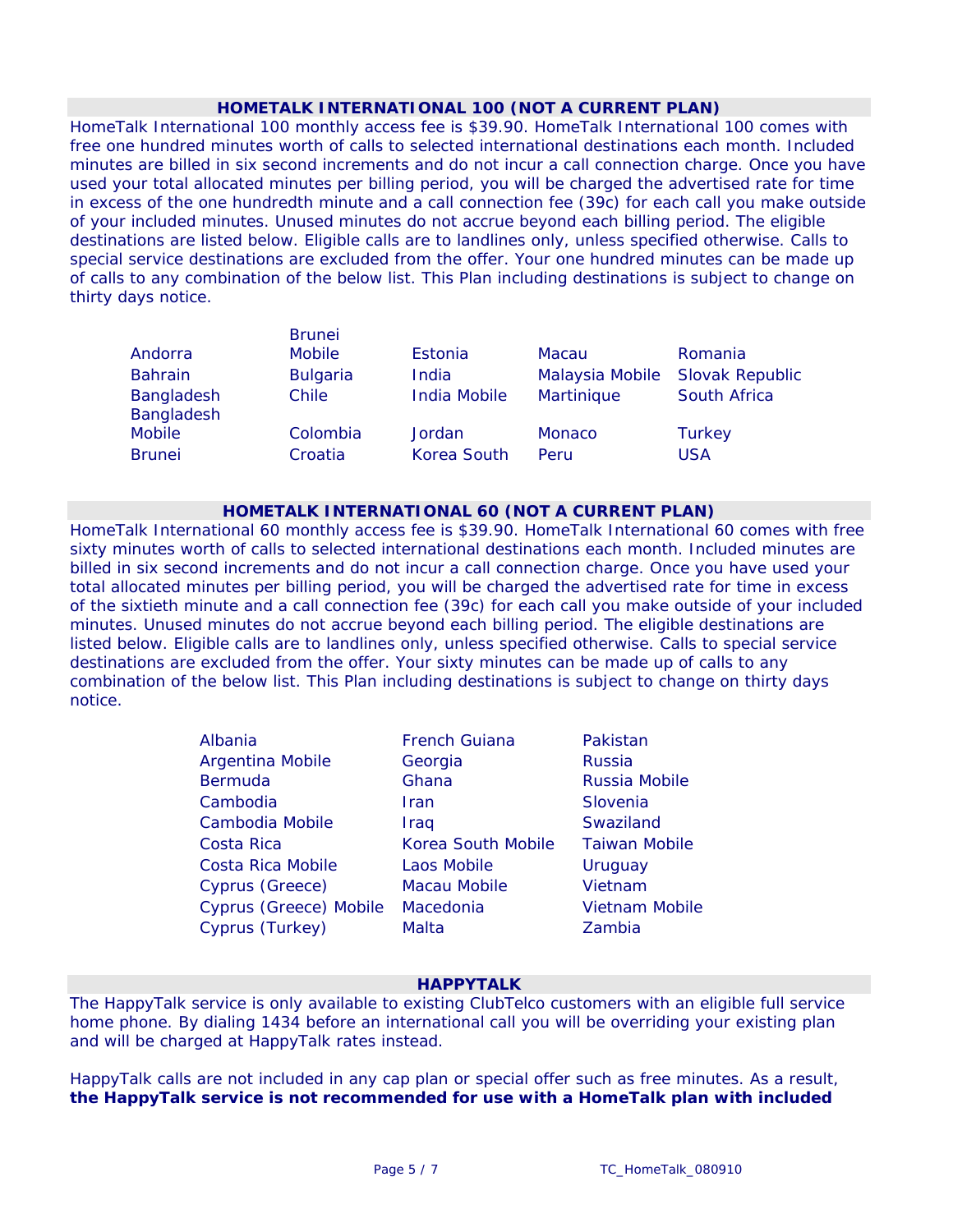**value such as the HomeTalk Anytime Cap and HomeTalk international plans,** or calls included (at no charge) in your cap will be charged at HappyTalk rates. Call rates listed are per minute rates and apply 24 hours a day, 7 days a week. All international calls are billed in six second increments. Calls to international mobiles incur a surcharge, unless listed as a separate rate. A 25c connection fee (flagfall) is applied to all international calls made on HappyTalk.

# **EARLY CONTRACT TERMINATION FEE**

If your HomeTalk homephone plan is purchased as part of a contracted bundle of **ClubTelco**  services, then an Early Contract Termination Fee of \$50.00 will be applied for disconnection of your home phone prior to contract expiration.

If your **ClubTelco** home phone service and **ClubTelco** cordless rental phone are still in contract and you break your contract, then an Early Termination Fee of \$79.00 applies. If the home phone service is also part of a contracted bundle of **ClubTelco** services, then the Early Contract Termination Fee described in the previous paragraph will not be additionally applied.

# **RULES ON TRANSFERRING TELEPHONE SERVICE FROM ANOTHER PROVIDER**

- By transferring your telephone number(s) to **ClubTelco** from another provider, the service associated with that telephone number will be disconnected from your existing service provider's network and may result in finalisation of the account for that service
- You give up all previous contractual rights with your current telephone service provider (e.g. discount plans, charity concessions etc). You may have outstanding contractual obligations and costs owed to your current Service Provider. **ClubTelco** is not liable for any such costs.
- Certain functions and facilities provided by your current telephone service provider may not be available from your new **ClubTelco** service
- By transferring your telephone number(s) to **ClubTelco** from another provider, you remain liable for any charges and fees incurred as a result of churn (contract termination fee etc.)
- You must not deactivate your existing service when transferring. Telephone numbers can only be transferred while active.
- **ClubTelco** does not guarantee that it can transfer your telephone number(s) from your current Service Provider. Your current Service Provider may reject this transfer request if the information you provide is incorrect or does not match the data held by them. In this case you authorise **ClubTelco** to correct the information and resubmit the request to transfer your telephone number to **ClubTelco** or dispute the rejection by your current Service Provider. A transfer request may also be rejected for other reasons as stated in the LNP Industry Code.
- **ClubTelco** does not warrant that the telephone number(s) will be transferred within any specified timeframe. Porting Hours of Operation are 8am to 5pm AEST/AEDST Monday to Friday, excluding National Public Holidays. Cutover can only be initiated at least 3 business days after the transfer Notification Advice is sent by **ClubTelco** to your current Service Provider. If a transfer request is rejected and needs to be resubmitted, cutover cannot take place for at least another 3 business days after the request is resubmitted.
- In the event of a transfer, withdrawal or reversal, **ClubTelco** is not responsible for any period of outage.
- To the extent permitted by law **ClubTelco** is not liable to you or any person claiming through you for damage, loss, costs or expenses or other liability in contract, tort or otherwise direct or indirect, for or in relation to transferring telephone number(s)/service(s)
- Only your telephone number(s) will be transferred to **ClubTelco**. This may result in the loss of any Value Added Services that are associated with the service provided by your existing Service Provider (eg Voicemail).
- If you wish to transfer your telephone number(s) from **ClubTelco** to another Service Provider, then you must contact the other Provider